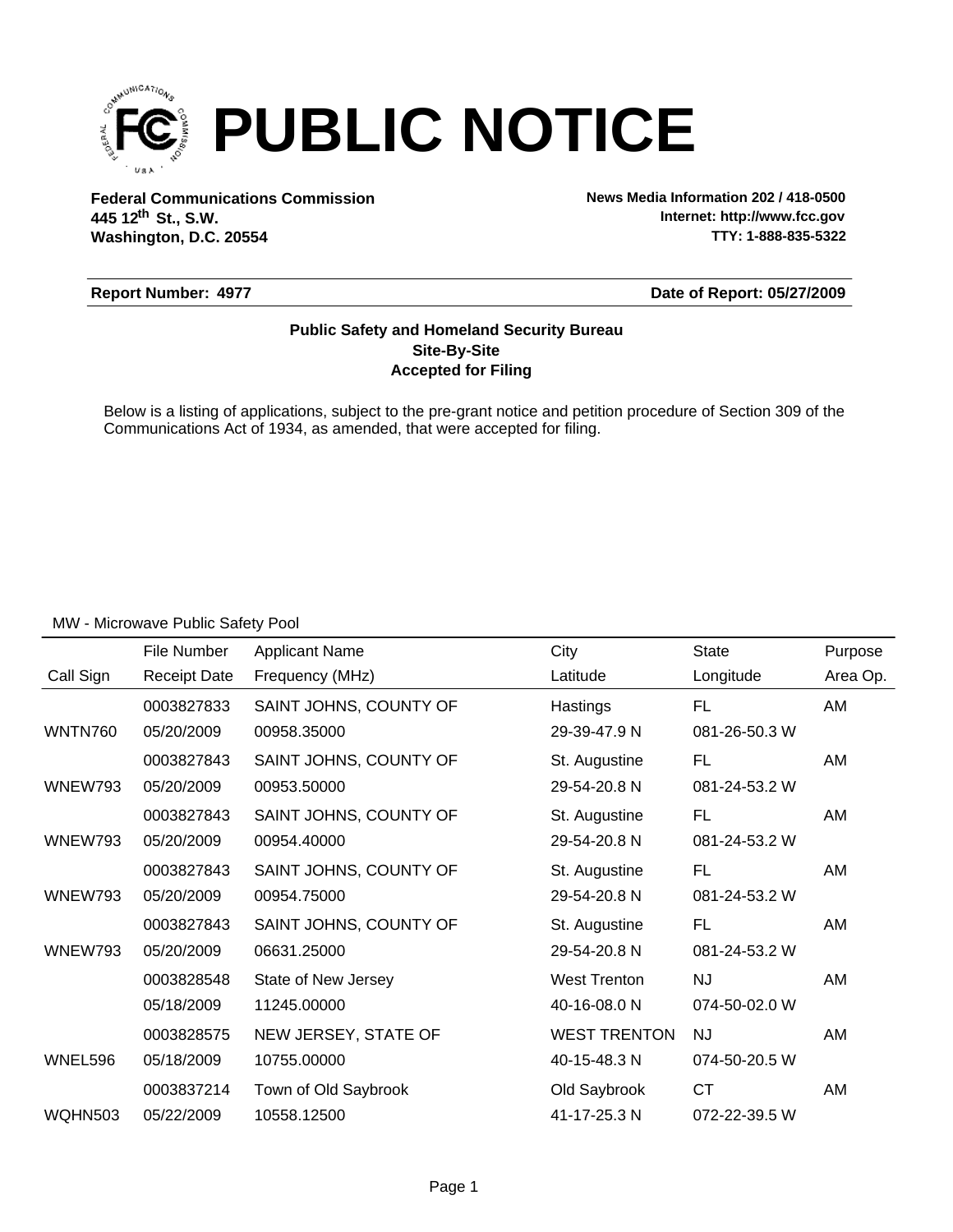|                | File Number         | <b>Applicant Name</b>                                  | City                    | <b>State</b>  | Purpose  |
|----------------|---------------------|--------------------------------------------------------|-------------------------|---------------|----------|
| Call Sign      | <b>Receipt Date</b> | Frequency (MHz)                                        | Latitude                | Longitude     | Area Op. |
|                | 0003837214          | Town of Old Saybrook                                   | Old Saybrook            | <b>CT</b>     | AM       |
| <b>WQHN503</b> | 05/22/2009          | 10578.12500                                            | 41-17-25.3 N            | 072-22-39.5 W |          |
|                | 0003840113          | Franklin County Department of Emergenc CHAMBERSBURG PA |                         |               | AM       |
|                | 05/18/2009          | 06625.62500                                            | 39-56-17.3 N            | 077-39-33.9 W |          |
|                | 0003840113          | Franklin County Department of Emergenc CHAMBERSBURG PA |                         |               | AM       |
|                | 05/18/2009          | 06855.00000                                            | 39-56-17.3 N            | 077-39-33.9 W |          |
|                | 0003840113          | Franklin County Department of Emergenc CHAMBERSBURG PA |                         |               | AM       |
|                | 05/18/2009          | 17760.00000                                            | 39-56-17.3 N            | 077-39-33.9 W |          |
|                | 0003840113          | Franklin County Department of Emergenc CHAMBERSBURG PA |                         |               | AM       |
|                | 05/18/2009          | 18080.00000                                            | 39-56-17.3 N            | 077-39-33.9 W |          |
|                | 0003844364          | <b>CITY PUBLIC SERVICE</b>                             | Seguin                  | <b>TX</b>     | MD       |
| WQFM888        | 05/19/2009          | 06197.24000                                            | 29-28-09.8 N            | 097-59-53.7 W |          |
|                | 0003844385          | MICHIGAN, STATE OF                                     | <b>Farmington Hills</b> | MI            | MD       |
| WPNE536        | 05/19/2009          | 05945.20000                                            | 42-29-13.1 N            | 083-25-43.8 W |          |
|                | 0003844385          | MICHIGAN, STATE OF                                     | <b>Farmington Hills</b> | MI            | MD       |
| WPNE536        | 05/19/2009          | 06004.50000                                            | 42-29-13.1 N            | 083-25-43.8 W |          |
|                | 0003844385          | MICHIGAN, STATE OF                                     | <b>Farmington Hills</b> | MI            | MD       |
| WPNE536        | 05/19/2009          | 06315.84000                                            | 42-29-13.1 N            | 083-25-43.8 W |          |
|                | 0003844385          | MICHIGAN, STATE OF                                     | Farmington Hills        | MI            | MD       |
| WPNE536        | 05/19/2009          | 06375.14000                                            | 42-29-13.1 N            | 083-25-43.8 W |          |
|                | 0003844385          | MICHIGAN, STATE OF                                     | <b>Farmington Hills</b> | MI            | MD       |
| WPNE536        | 05/19/2009          | 11245.00000                                            | 42-29-13.1 N            | 083-25-43.8 W |          |
|                | 0003844385          | MICHIGAN, STATE OF                                     | Farmington Hills        | MI            | MD       |
| WPNE536        | 05/19/2009          | 11285.00000                                            | 42-29-13.1 N            | 083-25-43.8 W |          |
|                | 0003844385          | MICHIGAN, STATE OF                                     | <b>Farmington Hills</b> | MI            | MD       |
| WPNE536        | 05/19/2009          | 11325.00000                                            | 42-29-13.1 N            | 083-25-43.8 W |          |
|                | 0003844385          | MICHIGAN, STATE OF                                     | <b>Farmington Hills</b> | MI            | MD       |
| WPNE536        | 05/19/2009          | 11365.00000                                            | 42-29-13.1 N            | 083-25-43.8 W |          |
|                | 0003844385          | MICHIGAN, STATE OF                                     | Farmington Hills        | MI            | MD       |
| WPNE536        | 05/19/2009          | 11405.00000                                            | 42-29-13.1 N            | 083-25-43.8 W |          |
|                | 0003844385          | MICHIGAN, STATE OF                                     | <b>Farmington Hills</b> | MI            | MD       |
| WPNE536        | 05/19/2009          | 11445.00000                                            | 42-29-13.1 N            | 083-25-43.8 W |          |
|                | 0003844385          | MICHIGAN, STATE OF                                     | <b>Farmington Hills</b> | MI            | MD       |
| WPNE536        | 05/19/2009          | 11485.00000                                            | 42-29-13.1 N            | 083-25-43.8 W |          |
|                | 0003844385          | MICHIGAN, STATE OF                                     | Farmington Hills        | MI            | MD       |
| WPNE536        | 05/19/2009          | 11525.00000                                            | 42-29-13.1 N            | 083-25-43.8 W |          |
|                | 0003844385          | MICHIGAN, STATE OF                                     | Farmington Hills        | MI            | MD       |
| WPNE536        | 05/19/2009          | 11565.00000                                            | 42-29-13.1 N            | 083-25-43.8 W |          |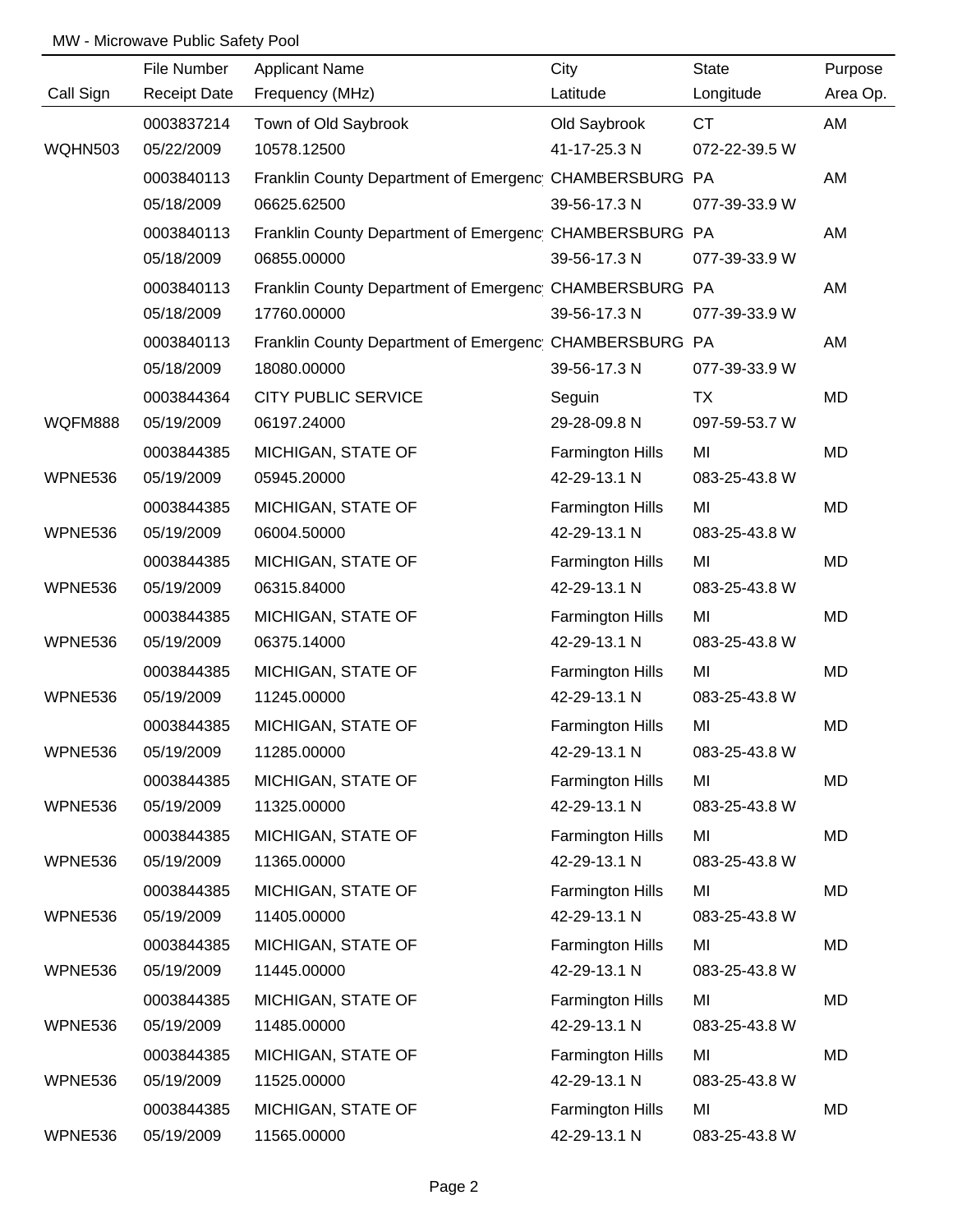|           | File Number         | <b>Applicant Name</b> | City                    | <b>State</b>  | Purpose   |
|-----------|---------------------|-----------------------|-------------------------|---------------|-----------|
| Call Sign | <b>Receipt Date</b> | Frequency (MHz)       | Latitude                | Longitude     | Area Op.  |
|           | 0003844385          | MICHIGAN, STATE OF    | Farmington Hills        | MI            | MD        |
| WPNE536   | 05/19/2009          | 11605.00000           | 42-29-13.1 N            | 083-25-43.8 W |           |
|           | 0003844385          | MICHIGAN, STATE OF    | Farmington Hills        | MI            | <b>MD</b> |
| WPNE536   | 05/19/2009          | 11645.00000           | 42-29-13.1 N            | 083-25-43.8 W |           |
|           | 0003844385          | MICHIGAN, STATE OF    | Farmington Hills        | MI            | MD        |
| WPNE536   | 05/19/2009          | 21905.00000           | 42-29-13.1 N            | 083-25-43.8 W |           |
|           | 0003844385          | MICHIGAN, STATE OF    | Farmington Hills        | MI            | MD        |
| WPNE536   | 05/19/2009          | 22705.00000           | 42-29-13.1 N            | 083-25-43.8 W |           |
|           | 0003844385          | MICHIGAN, STATE OF    | <b>Farmington Hills</b> | MI            | MD        |
| WPNE536   | 05/19/2009          | 22905.00000           | 42-29-13.1 N            | 083-25-43.8 W |           |
|           | 0003844385          | MICHIGAN, STATE OF    | <b>Farmington Hills</b> | MI            | MD        |
| WPNE536   | 05/19/2009          | 23105.00000           | 42-29-13.1 N            | 083-25-43.8 W |           |
|           | 0003844385          | MICHIGAN, STATE OF    | <b>Farmington Hills</b> | MI            | MD        |
| WPNE536   | 05/19/2009          | 23255.00000           | 42-29-13.1 N            | 083-25-43.8 W |           |
|           | 0003844385          | MICHIGAN, STATE OF    | Farmington Hills        | MI            | MD        |
| WPNE536   | 05/19/2009          | 23305.00000           | 42-29-13.1 N            | 083-25-43.8 W |           |
|           | 0003844385          | MICHIGAN, STATE OF    | Farmington Hills        | MI            | MD        |
| WPNE536   | 05/19/2009          | 23505.00000           | 42-29-13.1 N            | 083-25-43.8 W |           |
|           | 0003844390          | MICHIGAN, STATE OF    | <b>NORTHVILLE</b>       | MI            | MD        |
| WPJD613   | 05/19/2009          | 06063.80000           | 42-25-22.0 N            | 083-27-39.0 W |           |
|           | 0003844390          | MICHIGAN, STATE OF    | <b>NORTHVILLE</b>       | MI            | MD        |
| WPJD613   | 05/19/2009          | 06123.10000           | 42-25-22.0 N            | 083-27-39.0 W |           |
|           | 0003844390          | MICHIGAN, STATE OF    | <b>NORTHVILLE</b>       | MI            | MD        |
| WPJD613   | 05/19/2009          | 06743.75000           | 42-25-22.0 N            | 083-27-39.0 W |           |
|           | 0003844390          | MICHIGAN, STATE OF    | <b>NORTHVILLE</b>       | MI            | MD        |
| WPJD613   | 05/19/2009          | 06750.62500           | 42-25-22.0 N            | 083-27-39.0 W |           |
|           | 0003844390          | MICHIGAN, STATE OF    | <b>NORTHVILLE</b>       | MI            | MD        |
| WPJD613   | 05/19/2009          | 06765.00000           | 42-25-22.0 N            | 083-27-39.0 W |           |
|           | 0003844390          | MICHIGAN, STATE OF    | <b>NORTHVILLE</b>       | MI            | MD        |
| WPJD613   | 05/19/2009          | 06845.00000           | 42-25-22.0 N            | 083-27-39.0 W |           |
|           | 0003844390          | MICHIGAN, STATE OF    | <b>NORTHVILLE</b>       | MI            | MD        |
| WPJD613   | 05/19/2009          | 10715.00000           | 42-25-22.0 N            | 083-27-39.0 W |           |
|           | 0003844390          | MICHIGAN, STATE OF    | <b>NORTHVILLE</b>       | MI            | MD        |
| WPJD613   | 05/19/2009          | 10795.00000           | 42-25-22.0 N            | 083-27-39.0 W |           |
|           | 0003844829          | MICHIGAN, STATE OF    | <b>DETROIT</b>          | MI            | MD        |
| WPNE833   | 05/19/2009          | 06063.80000           | 42-22-43.1 N            | 083-11-54.7 W |           |
|           | 0003844829          | MICHIGAN, STATE OF    | <b>DETROIT</b>          | MI            | MD        |
| WPNE833   | 05/19/2009          | 06123.10000           | 42-22-43.1 N            | 083-11-54.7 W |           |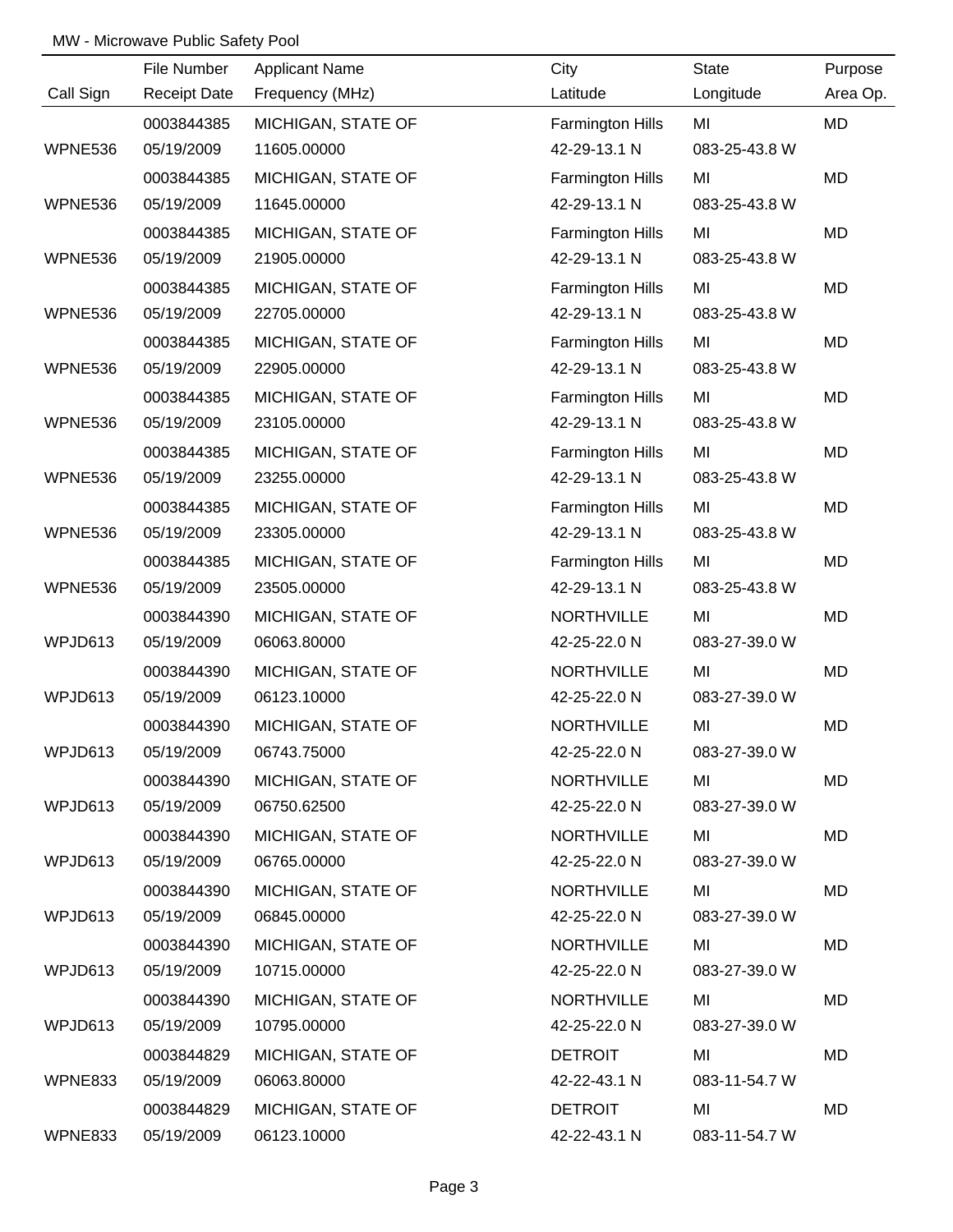|                | File Number         | <b>Applicant Name</b>     | City           | State         | Purpose   |
|----------------|---------------------|---------------------------|----------------|---------------|-----------|
| Call Sign      | <b>Receipt Date</b> | Frequency (MHz)           | Latitude       | Longitude     | Area Op.  |
|                | 0003844829          | MICHIGAN, STATE OF        | <b>DETROIT</b> | MI            | <b>MD</b> |
| WPNE833        | 05/19/2009          | 10715.00000               | 42-22-43.1 N   | 083-11-54.7 W |           |
|                | 0003844829          | MICHIGAN, STATE OF        | <b>DETROIT</b> | MI            | <b>MD</b> |
| WPNE833        | 05/19/2009          | 21255.00000               | 42-22-43.1 N   | 083-11-54.7 W |           |
|                | 0003844829          | MICHIGAN, STATE OF        | <b>DETROIT</b> | MI            | MD        |
| WPNE833        | 05/19/2009          | 21405.00000               | 42-22-43.1 N   | 083-11-54.7 W |           |
|                | 0003844829          | MICHIGAN, STATE OF        | <b>DETROIT</b> | MI            | MD        |
| WPNE833        | 05/19/2009          | 21705.00000               | 42-22-43.1 N   | 083-11-54.7 W |           |
|                | 0003844829          | MICHIGAN, STATE OF        | <b>DETROIT</b> | MI            | MD        |
| WPNE833        | 05/19/2009          | 21855.00000               | 42-22-43.1 N   | 083-11-54.7 W |           |
|                | 0003844829          | MICHIGAN, STATE OF        | <b>DETROIT</b> | MI            | MD        |
| WPNE833        | 05/19/2009          | 22005.00000               | 42-22-43.1 N   | 083-11-54.7 W |           |
|                | 0003844829          | MICHIGAN, STATE OF        | <b>DETROIT</b> | MI            | MD        |
| <b>WPNE833</b> | 05/19/2009          | 22155.00000               | 42-22-43.1 N   | 083-11-54.7 W |           |
|                | 0003844829          | MICHIGAN, STATE OF        | <b>DETROIT</b> | MI            | MD        |
| WPNE833        | 05/19/2009          | 22305.00000               | 42-22-43.1 N   | 083-11-54.7 W |           |
|                | 0003844829          | MICHIGAN, STATE OF        | <b>DETROIT</b> | MI            | MD        |
| WPNE833        | 05/19/2009          | 22605.00000               | 42-22-43.1 N   | 083-11-54.7 W |           |
|                | 0003844829          | MICHIGAN, STATE OF        | <b>DETROIT</b> | MI            | MD        |
| WPNE833        | 05/19/2009          | 22755.00000               | 42-22-43.1 N   | 083-11-54.7 W |           |
|                | 0003844829          | MICHIGAN, STATE OF        | <b>DETROIT</b> | MI            | MD        |
| WPNE833        | 05/19/2009          | 22905.00000               | 42-22-43.1 N   | 083-11-54.7 W |           |
|                | 0003844829          | MICHIGAN, STATE OF        | <b>DETROIT</b> | MI            | <b>MD</b> |
| WPNE833        | 05/19/2009          | 23055.00000               | 42-22-43.1 N   | 083-11-54.7 W |           |
|                | 0003844829          | MICHIGAN, STATE OF        | <b>DETROIT</b> | MI            | MD        |
| WPNE833        | 05/19/2009          | 23205.00000               | 42-22-43.1 N   | 083-11-54.7 W |           |
|                | 0003844829          | MICHIGAN, STATE OF        | <b>DETROIT</b> | MI            | MD        |
| WPNE833        | 05/19/2009          | 23355.00000               | 42-22-43.1 N   | 083-11-54.7 W |           |
|                | 0003844829          | MICHIGAN, STATE OF        | <b>DETROIT</b> | MI            | MD        |
| WPNE833        | 05/19/2009          | 23505.00000               | 42-22-43.1 N   | 083-11-54.7 W |           |
|                | 0003845131          | KENTUCKY, COMMONWEALTH OF | <b>MOUSIE</b>  | KY            | MD        |
| WQHB635        | 05/19/2009          | 06197.24000               | 37-29-05.0 N   | 082-55-47.0 W |           |
|                | 0003845131          | KENTUCKY, COMMONWEALTH OF | <b>MOUSIE</b>  | KY            | MD        |
| WQHB635        | 05/19/2009          | 06226.89000               | 37-29-05.0 N   | 082-55-47.0 W |           |
|                | 0003845131          | KENTUCKY, COMMONWEALTH OF | <b>MOUSIE</b>  | KY            | MD        |
| WQHB635        | 05/19/2009          | 06345.49000               | 37-29-05.0 N   | 082-55-47.0 W |           |
|                | 0003845131          | KENTUCKY, COMMONWEALTH OF | <b>MOUSIE</b>  | KY.           | MD        |
| WQHB635        | 05/19/2009          | 06541.25000               | 37-29-05.0 N   | 082-55-47.0 W |           |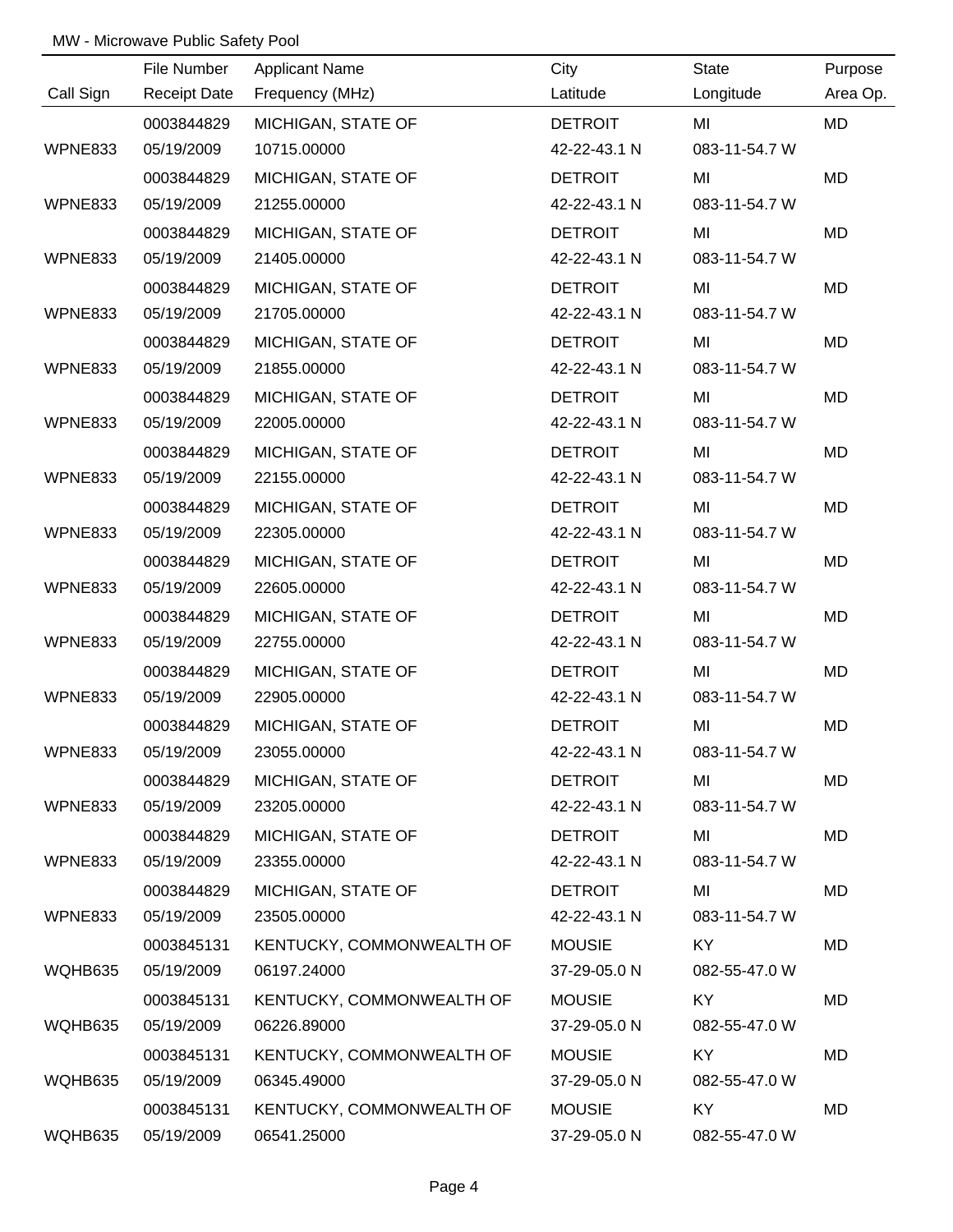|           | File Number         | <b>Applicant Name</b>      | City                | State         | Purpose   |
|-----------|---------------------|----------------------------|---------------------|---------------|-----------|
| Call Sign | <b>Receipt Date</b> | Frequency (MHz)            | Latitude            | Longitude     | Area Op.  |
|           | 0003845131          | KENTUCKY, COMMONWEALTH OF  | <b>MOUSIE</b>       | KY            | <b>MD</b> |
| WQHB635   | 05/19/2009          | 06595.00000                | 37-29-05.0 N        | 082-55-47.0 W |           |
|           | 0003845131          | KENTUCKY, COMMONWEALTH OF  | <b>MOUSIE</b>       | KY            | <b>MD</b> |
| WQHB635   | 05/19/2009          | 06625.62500                | 37-29-05.0 N        | 082-55-47.0 W |           |
|           | 0003845132          | KENTUCKY, COMMONWEALTH OF  | <b>SALYERSVILLE</b> | KY            | MD        |
| WQHC521   | 05/19/2009          | 06718.75000                | 37-45-42.0 N        | 083-07-52.0 W |           |
|           | 0003845133          | KENTUCKY, COMMONWEALTH OF  | HAZARD              | KY            | MD        |
| WQHB872   | 05/19/2009          | 05974.85000                | 37-11-34.6 N        | 083-11-16.9 W |           |
|           | 0003845133          | KENTUCKY, COMMONWEALTH OF  | <b>HAZARD</b>       | KY            | MD        |
| WQHB872   | 05/19/2009          | 06063.80000                | 37-11-34.6 N        | 083-11-16.9 W |           |
|           | 0003845133          | KENTUCKY, COMMONWEALTH OF  | <b>HAZARD</b>       | KY            | MD        |
| WQHB872   | 05/19/2009          | 06745.62500                | 37-11-34.6 N        | 083-11-16.9 W |           |
|           | 0003845236          | NASH, COUNTY OF            | RED OAK             | <b>NC</b>     | MD        |
| WPZH990   | 05/19/2009          | 00942.57500                | 36-06-28.5 N        | 077-53-54.9 W |           |
|           | 0003845236          | NASH, COUNTY OF            | RED OAK             | NC            | MD        |
| WPZH990   | 05/19/2009          | 00942.97500                | 36-06-28.5 N        | 077-53-54.9 W |           |
|           | 0003845607          | <b>City Public Service</b> | <b>FLORESVILLE</b>  | <b>TX</b>     | MD        |
| WQFM885   | 05/20/2009          | 06621.25000                | 29-08-28.9 N        | 098-09-16.7 W |           |
|           | 0003845650          | MICHIGAN, STATE OF         | <b>PLYMOUTH</b>     | MI            | MD        |
| WPND922   | 05/20/2009          | 06197.24000                | 42-23-08.1 N        | 083-26-16.8 W |           |
|           | 0003845650          | MICHIGAN, STATE OF         | <b>PLYMOUTH</b>     | MI            | MD        |
| WPND922   | 05/20/2009          | 06256.54000                | 42-23-08.1 N        | 083-26-16.8 W |           |
|           | 0003845650          | MICHIGAN, STATE OF         | <b>PLYMOUTH</b>     | MI            | MD        |
| WPND922   | 05/20/2009          | 06315.84000                | 42-23-08.1 N        | 083-26-16.8 W |           |
|           | 0003845650          | MICHIGAN, STATE OF         | <b>PLYMOUTH</b>     | MI            | MD        |
| WPND922   | 05/20/2009          | 06375.14000                | 42-23-08.1 N        | 083-26-16.8 W |           |
|           | 0003845650          | MICHIGAN, STATE OF         | <b>PLYMOUTH</b>     | MI            | MD        |
| WPND922   | 05/20/2009          | 11035.00000                | 42-23-08.1 N        | 083-26-16.8 W |           |
|           | 0003845650          | MICHIGAN, STATE OF         | <b>PLYMOUTH</b>     | MI            | MD        |
| WPND922   | 05/20/2009          | 11075.00000                | 42-23-08.1 N        | 083-26-16.8 W |           |
|           | 0003845650          | MICHIGAN, STATE OF         | <b>PLYMOUTH</b>     | MI            | MD        |
| WPND922   | 05/20/2009          | 11115.00000                | 42-23-08.1 N        | 083-26-16.8 W |           |
|           | 0003845650          | MICHIGAN, STATE OF         | <b>PLYMOUTH</b>     | MI            | MD        |
| WPND922   | 05/20/2009          | 11155.00000                | 42-23-08.1 N        | 083-26-16.8 W |           |
|           | 0003845650          | MICHIGAN, STATE OF         | <b>PLYMOUTH</b>     | MI            | MD        |
| WPND922   | 05/20/2009          | 11215.00000                | 42-23-08.1 N        | 083-26-16.8 W |           |
|           | 0003845650          | MICHIGAN, STATE OF         | <b>PLYMOUTH</b>     | MI            | MD        |
| WPND922   | 05/20/2009          | 11245.00000                | 42-23-08.1 N        | 083-26-16.8 W |           |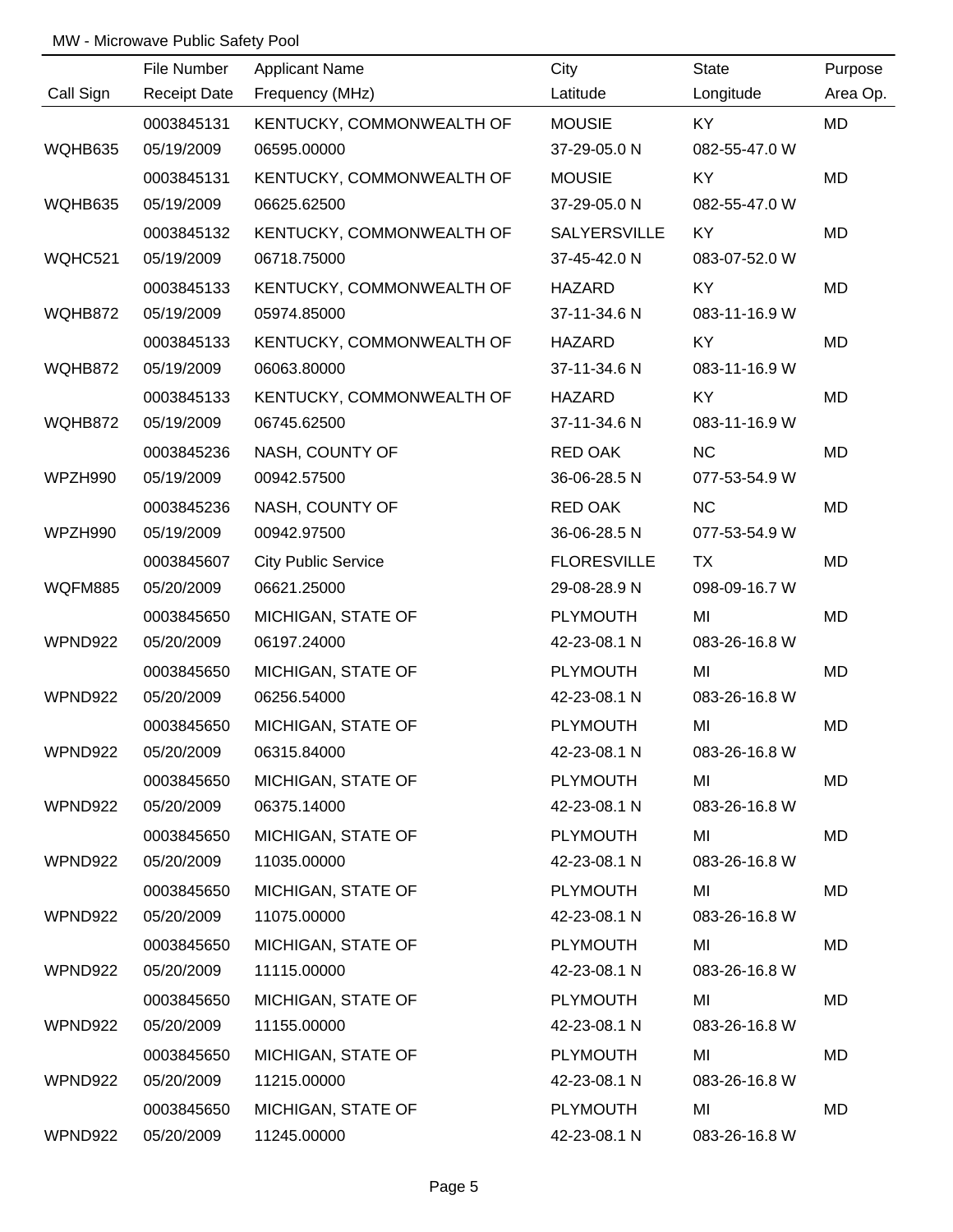|           | File Number         | <b>Applicant Name</b> | City            | <b>State</b>  | Purpose   |
|-----------|---------------------|-----------------------|-----------------|---------------|-----------|
| Call Sign | <b>Receipt Date</b> | Frequency (MHz)       | Latitude        | Longitude     | Area Op.  |
|           | 0003845650          | MICHIGAN, STATE OF    | <b>PLYMOUTH</b> | MI            | MD        |
| WPND922   | 05/20/2009          | 11285.00000           | 42-23-08.1 N    | 083-26-16.8 W |           |
|           | 0003845650          | MICHIGAN, STATE OF    | <b>PLYMOUTH</b> | MI            | MD        |
| WPND922   | 05/20/2009          | 11325.00000           | 42-23-08.1 N    | 083-26-16.8 W |           |
|           | 0003845650          | MICHIGAN, STATE OF    | <b>PLYMOUTH</b> | MI            | <b>MD</b> |
| WPND922   | 05/20/2009          | 11365.00000           | 42-23-08.1 N    | 083-26-16.8 W |           |
|           | 0003845650          | MICHIGAN, STATE OF    | <b>PLYMOUTH</b> | MI            | MD        |
| WPND922   | 05/20/2009          | 11405.00000           | 42-23-08.1 N    | 083-26-16.8 W |           |
|           | 0003845650          | MICHIGAN, STATE OF    | <b>PLYMOUTH</b> | MI            | MD        |
| WPND922   | 05/20/2009          | 11445.00000           | 42-23-08.1 N    | 083-26-16.8 W |           |
|           | 0003845650          | MICHIGAN, STATE OF    | <b>PLYMOUTH</b> | MI            | MD        |
| WPND922   | 05/20/2009          | 11485.00000           | 42-23-08.1 N    | 083-26-16.8 W |           |
|           | 0003845650          | MICHIGAN, STATE OF    | <b>PLYMOUTH</b> | MI            | MD        |
| WPND922   | 05/20/2009          | 11525.00000           | 42-23-08.1 N    | 083-26-16.8 W |           |
|           | 0003845650          | MICHIGAN, STATE OF    | <b>PLYMOUTH</b> | MI            | MD        |
| WPND922   | 05/20/2009          | 11565.00000           | 42-23-08.1 N    | 083-26-16.8 W |           |
|           | 0003845650          | MICHIGAN, STATE OF    | <b>PLYMOUTH</b> | MI            | MD        |
| WPND922   | 05/20/2009          | 11605.00000           | 42-23-08.1 N    | 083-26-16.8 W |           |
|           | 0003845650          | MICHIGAN, STATE OF    | <b>PLYMOUTH</b> | MI            | MD        |
| WPND922   | 05/20/2009          | 11645.00000           | 42-23-08.1 N    | 083-26-16.8 W |           |
|           | 0003845650          | MICHIGAN, STATE OF    | <b>PLYMOUTH</b> | MI            | MD        |
| WPND922   | 05/20/2009          | 11685.00000           | 42-23-08.1 N    | 083-26-16.8 W |           |
|           | 0003845650          | MICHIGAN, STATE OF    | PLYMOUTH        | MI            | MD        |
| WPND922   | 05/20/2009          | 21855.00000           | 42-23-08.1 N    | 083-26-16.8 W |           |
|           | 0003845650          | MICHIGAN, STATE OF    | <b>PLYMOUTH</b> | MI            | MD        |
| WPND922   | 05/20/2009          | 22005.00000           | 42-23-08.1 N    | 083-26-16.8 W |           |
|           | 0003845650          | MICHIGAN, STATE OF    | <b>PLYMOUTH</b> | MI            | MD        |
| WPND922   | 05/20/2009          | 22155.00000           | 42-23-08.1 N    | 083-26-16.8 W |           |
|           | 0003845650          | MICHIGAN, STATE OF    | <b>PLYMOUTH</b> | MI            | MD        |
| WPND922   | 05/20/2009          | 22305.00000           | 42-23-08.1 N    | 083-26-16.8 W |           |
|           | 0003845650          | MICHIGAN, STATE OF    | <b>PLYMOUTH</b> | MI            | MD        |
| WPND922   | 05/20/2009          | 23055.00000           | 42-23-08.1 N    | 083-26-16.8 W |           |
|           | 0003845650          | MICHIGAN, STATE OF    | <b>PLYMOUTH</b> | MI            | MD        |
| WPND922   | 05/20/2009          | 23205.00000           | 42-23-08.1 N    | 083-26-16.8 W |           |
|           | 0003845650          | MICHIGAN, STATE OF    | <b>PLYMOUTH</b> | MI            | MD        |
| WPND922   | 05/20/2009          | 23355.00000           | 42-23-08.1 N    | 083-26-16.8 W |           |
|           | 0003845650          | MICHIGAN, STATE OF    | <b>PLYMOUTH</b> | MI            | MD        |
| WPND922   | 05/20/2009          | 23505.00000           | 42-23-08.1 N    | 083-26-16.8 W |           |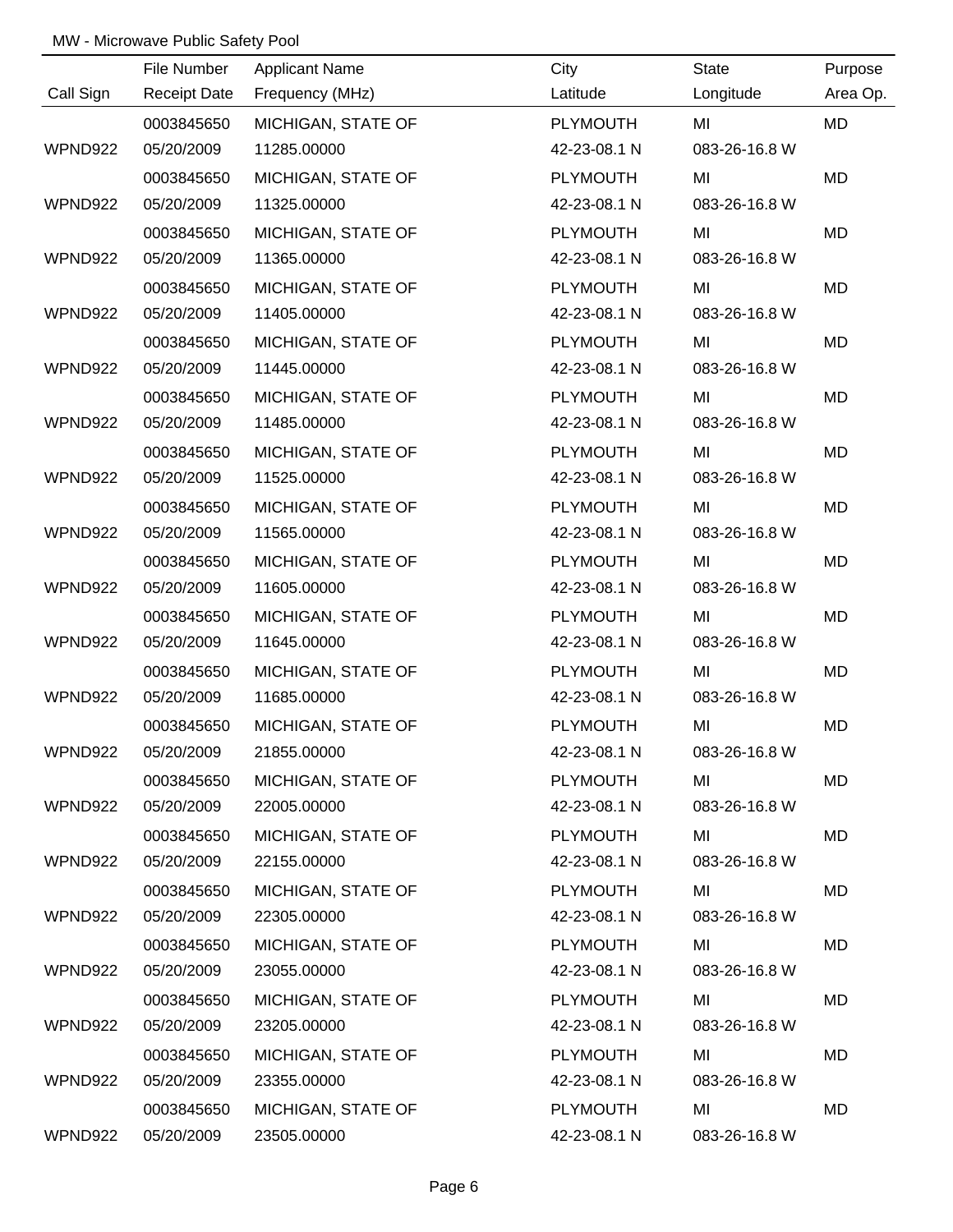|                | File Number         | <b>Applicant Name</b>                   | City               | State         | Purpose   |
|----------------|---------------------|-----------------------------------------|--------------------|---------------|-----------|
| Call Sign      | <b>Receipt Date</b> | Frequency (MHz)                         | Latitude           | Longitude     | Area Op.  |
|                | 0003847030          | STATE OF WYOMING, DEPARTMENT C AFTON    |                    | <b>WY</b>     | MD        |
| WQHE566        | 05/21/2009          | 06585.00000                             | 42-29-19.5 N       | 110-53-37.1 W |           |
|                | 0003847030          | STATE OF WYOMING, DEPARTMENT C AFTON    |                    | WY            | <b>MD</b> |
| WQHE566        | 05/21/2009          | 06605.00000                             | 42-29-19.5 N       | 110-53-37.1 W |           |
|                | 0003847030          | STATE OF WYOMING, DEPARTMENT C AFTON    |                    | <b>WY</b>     | MD        |
| WQHE566        | 05/21/2009          | 06645.00000                             | 42-29-19.5 N       | 110-53-37.1 W |           |
|                | 0003847033          | STATE OF WYOMING, DEPARTMENT C KEMMERER |                    | WY            | MD        |
| WPNB458        | 05/21/2009          | 06585.00000                             | 41-50-55.7 N       | 110-50-54.6 W |           |
|                | 0003847033          | STATE OF WYOMING, DEPARTMENT C KEMMERER |                    | <b>WY</b>     | MD        |
| WPNB458        | 05/21/2009          | 06615.00000                             | 41-50-55.7 N       | 110-50-54.6 W |           |
|                | 0003847033          | STATE OF WYOMING, DEPARTMENT C KEMMERER |                    | <b>WY</b>     | <b>MD</b> |
| WPNB458        | 05/21/2009          | 06635.62500                             | 41-50-55.7 N       | 110-50-54.6 W |           |
|                | 0003847238          | Maricopa County Arizona                 | <b>SURPRISE</b>    | AZ            | MD        |
| <b>WPXT507</b> | 05/21/2009          | 10955.00000                             | 33-34-01.0 N       | 112-33-27.0 W |           |
|                | 0003847244          | Maricopa County Arizona                 | <b>PHOENIX</b>     | AZ            | MD        |
| <b>WPXT505</b> | 05/21/2009          | 11445.00000                             | 33-47-31.3 N       | 112-05-08.2 W |           |
|                | 0003847248          | Maricopa County Arizona                 | <b>PHOENIX</b>     | AZ            | MD        |
| <b>WAA641</b>  | 05/21/2009          | 06197.24000                             | 33-25-43.1 N       | 112-07-52.5 W |           |
|                | 0003847251          | Maricopa County Arizona                 | AVONDALE           | AZ            | MD        |
| <b>WED941</b>  | 05/21/2009          | 11183.75000                             | 33-27-04.1 N       | 112-20-15.5 W |           |
|                | 0003847409          | TALLAHASSEE, CITY OF                    | <b>TALLAHASSEE</b> | FL.           | MD        |
| <b>WPNM321</b> | 05/21/2009          | 06286.19000                             | 30-34-44.5 N       | 084-15-56.7 W |           |
|                | 0003847409          | TALLAHASSEE, CITY OF                    | <b>TALLAHASSEE</b> | FL.           | MD        |
| WPNM321        | 05/21/2009          | 06345.49000                             | 30-34-44.5 N       | 084-15-56.7 W |           |
|                | 0003847448          | TALLAHASSEE, CITY OF                    | <b>TALLAHASSEE</b> | FL.           | MD        |
| WPNM318        | 05/21/2009          | 06034.15000                             | 30-34-00.4 N       | 084-02-38.5 W |           |
|                | 0003847448          | TALLAHASSEE, CITY OF                    | <b>TALLAHASSEE</b> | FL.           | MD        |
| WPNM318        | 05/21/2009          | 06093.45000                             | 30-34-00.4 N       | 084-02-38.5 W |           |
|                | 0003847453          | Maricopa County Arizona                 | <b>SURPRISE</b>    | AZ            | MD        |
| <b>WGX904</b>  | 05/21/2009          | 11192.50000                             | 33-38-18.1 N       | 112-20-29.5 W |           |
|                | 0003847456          | Maricopa County Arizona                 | YARNELL            | <b>AZ</b>     | MD        |
| WEG779         | 05/21/2009          | 11187.50000                             | 34-12-10.0 N       | 112-45-05.6 W |           |
|                | 0003847460          | Maricopa County Arizona                 | <b>GILA BEND</b>   | AZ            | MD        |
| <b>WAA645</b>  | 05/21/2009          | 11198.12500                             | 33-03-06.1 N       | 113-08-08.6 W |           |
|                | 0003847495          | TALLAHASSEE, CITY OF                    | <b>TALLAHASSEE</b> | FL.           | MD        |
| WQJP337        | 05/21/2009          | 06226.89000                             | 30-25-59.8 N       | 084-16-30.3 W |           |
|                | 0003847495          | TALLAHASSEE, CITY OF                    | <b>TALLAHASSEE</b> | FL.           | MD        |
| WQJP337        | 05/21/2009          | 06315.84000                             | 30-25-59.8 N       | 084-16-30.3 W |           |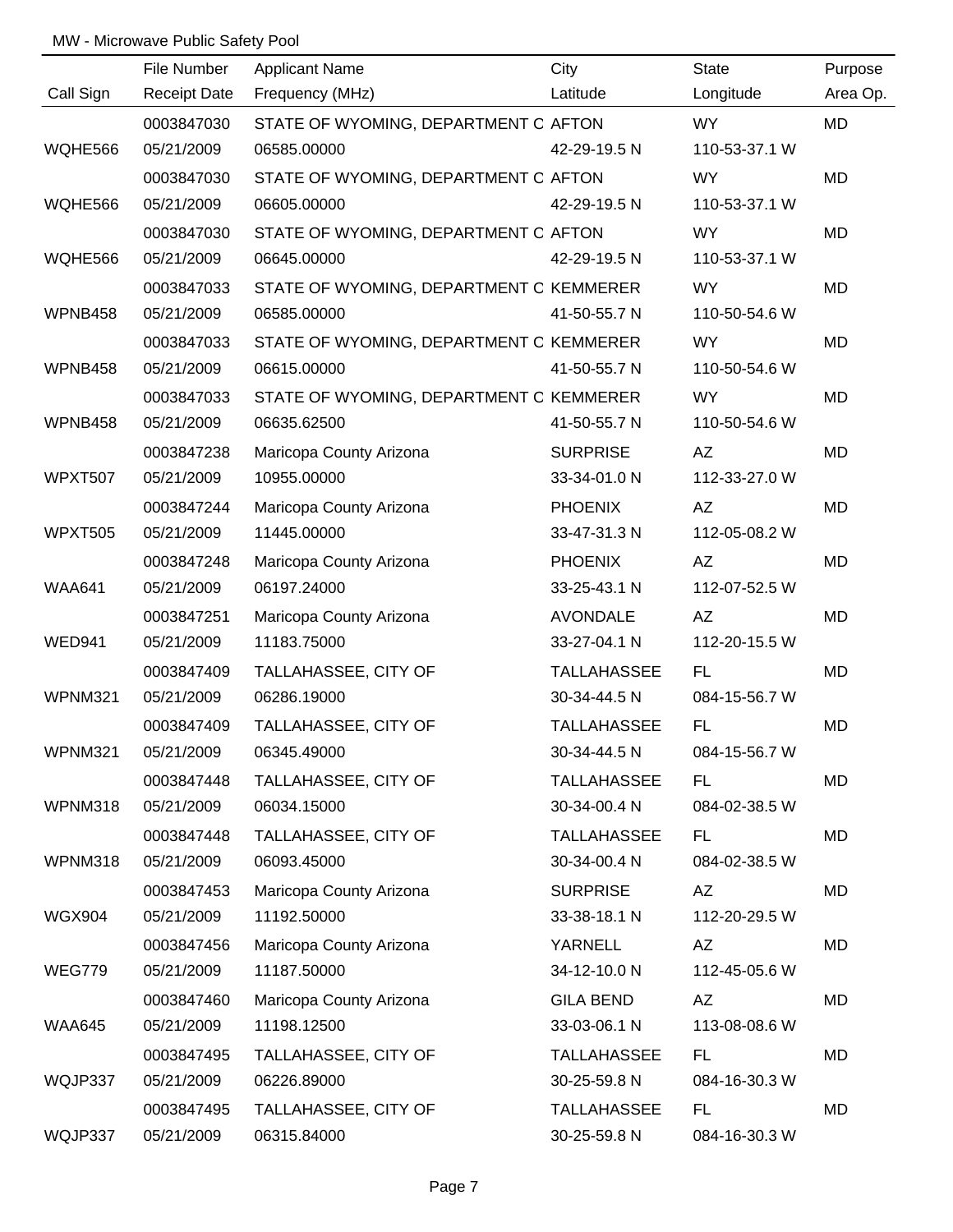|                | File Number         | <b>Applicant Name</b>                             | City               | State         | Purpose   |
|----------------|---------------------|---------------------------------------------------|--------------------|---------------|-----------|
| Call Sign      | <b>Receipt Date</b> | Frequency (MHz)                                   | Latitude           | Longitude     | Area Op.  |
|                | 0003847502          | TALLAHASSEE, CITY OF                              | TALLAHASSEE        | FL.           | MD        |
| <b>WPNM320</b> | 05/21/2009          | 06375.14000                                       | 30-27-29.7 N       | 084-16-46.6 W |           |
|                | 0003847502          | TALLAHASSEE, CITY OF                              | TALLAHASSEE        | FL.           | MD        |
| <b>WPNM320</b> | 05/21/2009          | 06670.62500                                       | 30-27-29.7 N       | 084-16-46.6 W |           |
|                | 0003847506          | TALLAHASSEE, CITY OF                              | Tallahassee        | FL.           | MD        |
| WQJP327        | 05/21/2009          | 06063.80000                                       | 30-21-16.7 N       | 084-11-36.6 W |           |
|                | 0003847506          | TALLAHASSEE, CITY OF                              | Tallahassee        | FL.           | MD        |
| WQJP327        | 05/21/2009          | 06093.45000                                       | 30-21-16.7 N       | 084-11-36.6 W |           |
|                | 0003847512          | TALLAHASSEE, CITY OF                              | TALLAHASSEE        | FL.           | MD        |
| WQJP324        | 05/21/2009          | 06286.19000                                       | 30-26-36.2 N       | 084-13-08.0 W |           |
|                | 0003847512          | TALLAHASSEE, CITY OF                              | TALLAHASSEE        | FL.           | MD        |
| WQJP324        | 05/21/2009          | 06345.49000                                       | 30-26-36.2 N       | 084-13-08.0 W |           |
|                | 0003847668          | TALLAHASSEE, CITY OF                              | TALLAHASSEE        | FL.           | MD        |
| <b>WIU59</b>   | 05/21/2009          | 06034.15000                                       | 30-27-02.3 N       | 084-23-56.5 W |           |
|                | 0003847668          | TALLAHASSEE, CITY OF                              | TALLAHASSEE        | FL.           | MD        |
| <b>WIU59</b>   | 05/21/2009          | 06123.10000                                       | 30-27-02.3 N       | 084-23-56.5 W |           |
|                | 0003847668          | TALLAHASSEE, CITY OF                              | TALLAHASSEE        | FL.           | MD        |
| <b>WIU59</b>   | 05/21/2009          | 06750.62500                                       | 30-27-02.3 N       | 084-23-56.5 W |           |
|                | 0003847925          | Maricopa County Arizona                           | LITCHFIELD PARK AZ |               | MD        |
| KPF60          | 05/22/2009          | 05945.20000                                       | 33-34-01.1 N       | 112-33-29.6 W |           |
|                | 0003847925          | Maricopa County Arizona                           | LITCHFIELD PARK AZ |               | MD        |
| KPF60          | 05/22/2009          | 11683.75000                                       | 33-34-01.1 N       | 112-33-29.6 W |           |
|                | 0003847925          | Maricopa County Arizona                           | LITCHFIELD PARK AZ |               | <b>MD</b> |
| KPF60          | 05/22/2009          | 11687.50000                                       | 33-34-01.1 N       | 112-33-29.6 W |           |
|                | 0003847925          | Maricopa County Arizona                           | LITCHFIELD PARK AZ |               | MD        |
| KPF60          | 05/22/2009          | 11692.50000                                       | 33-34-01.1 N       | 112-33-29.6 W |           |
|                | 0003847925          | Maricopa County Arizona                           | LITCHFIELD PARK AZ |               | MD        |
| KPF60          | 05/22/2009          | 11698.12500                                       | 33-34-01.1 N       | 112-33-29.6 W |           |
|                | 0003842262          | MONTGOMERY COUNTY PUBLIC SCH( Mt. Sterling        |                    | KY.           | <b>NE</b> |
|                | 05/18/2009          | 18025.00000                                       | 38-04-10.9 N       | 083-57-18.3 W |           |
|                | 0003842424          | Township of Woodbridge, Police Departm Keasbey    |                    | <b>NJ</b>     | <b>NE</b> |
|                | 05/18/2009          | 10735.00000                                       | 40-30-58.7 N       | 074-18-32.6 W |           |
|                | 0003842425          | Township of Woodbridge, Police Departm Carteret   |                    | <b>NJ</b>     | <b>NE</b> |
|                | 05/18/2009          | 11215.00000                                       | 40-35-12.0 N       | 074-14-34.0 W |           |
|                | 0003842426          | Township of Woodbridge, Police Departm COLONIA    |                    | <b>NJ</b>     | <b>NE</b> |
|                | 05/18/2009          | 11622.50000                                       | 40-36-01.2 N       | 074-18-48.1 W |           |
|                | 0003842427          | Township of Woodbridge, Police Departm Woodbridge |                    | NJ            | <b>NE</b> |
|                | 05/18/2009          | 11295.00000                                       | 40-33-17.4 N       | 074-16-34.3 W |           |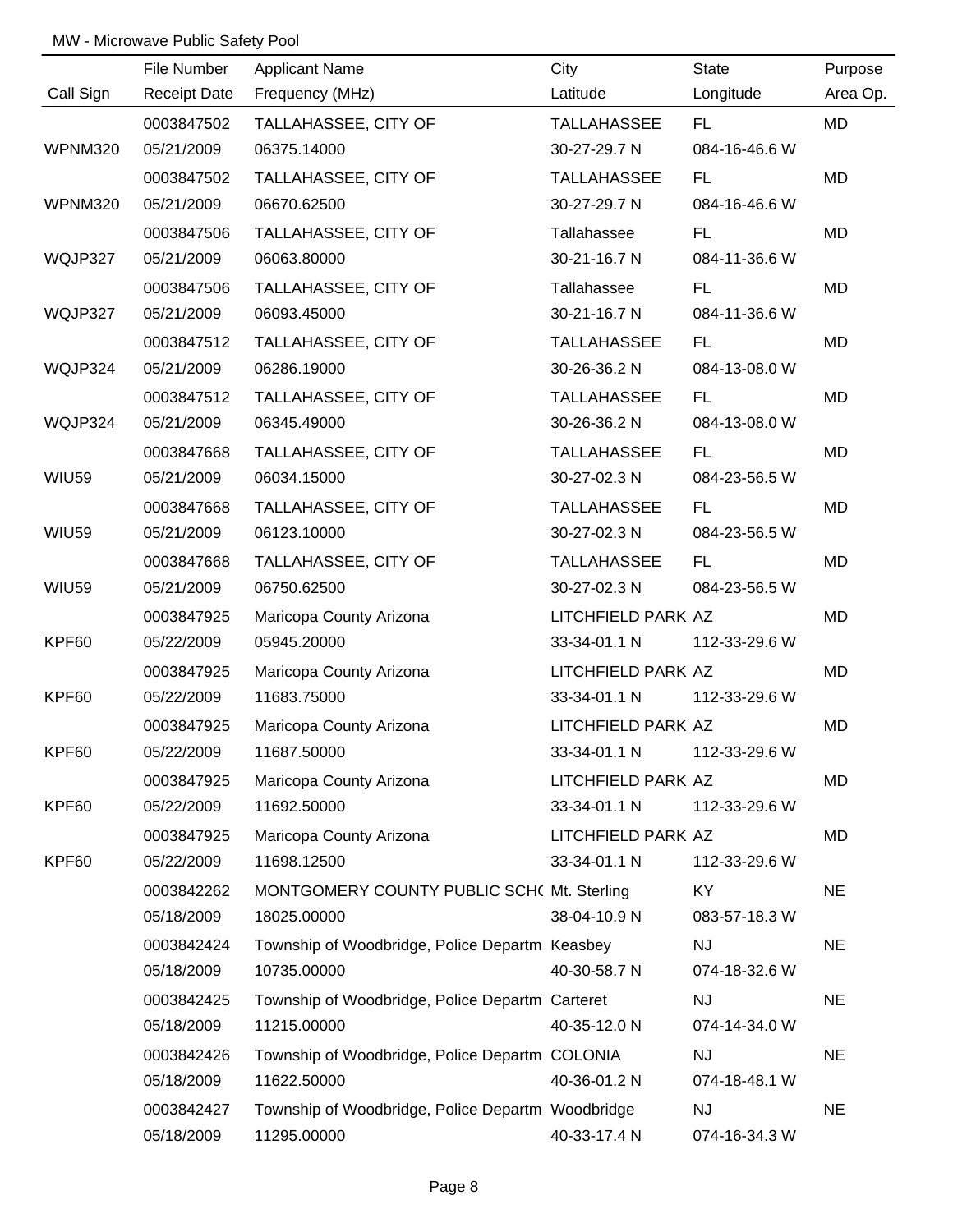|           | File Number         | <b>Applicant Name</b>                             | City                  | State         | Purpose   |
|-----------|---------------------|---------------------------------------------------|-----------------------|---------------|-----------|
| Call Sign | <b>Receipt Date</b> | Frequency (MHz)                                   | Latitude              | Longitude     | Area Op.  |
|           | 0003842428          | Township of Woodbridge, Police Departm WOODBRIDGE |                       | <b>NJ</b>     | <b>NE</b> |
|           | 05/18/2009          | 11225.00000                                       | 40-31-58.1 N          | 074-17-54.1 W |           |
|           | 0003842428          | Township of Woodbridge, Police Departm WOODBRIDGE |                       | <b>NJ</b>     | <b>NE</b> |
|           | 05/18/2009          | 11255.00000                                       | 40-31-58.1 N          | 074-17-54.1 W |           |
|           | 0003842428          | Township of Woodbridge, Police Departm WOODBRIDGE |                       | <b>NJ</b>     | <b>NE</b> |
|           | 05/18/2009          | 11285.00000                                       | 40-31-58.1 N          | 074-17-54.1 W |           |
|           | 0003842429          | Township of Woodbridge, Police Departm Woodbridge |                       | <b>NJ</b>     | <b>NE</b> |
|           | 05/18/2009          | 10715.00000                                       | 40-32-48.6 N          | 074-17-31.6 W |           |
|           | 0003842429          | Township of Woodbridge, Police Departm Woodbridge |                       | <b>NJ</b>     | <b>NE</b> |
|           | 05/18/2009          | 10765.00000                                       | 40-32-48.6 N          | 074-17-31.6 W |           |
|           | 0003842429          | Township of Woodbridge, Police Departm Woodbridge |                       | <b>NJ</b>     | <b>NE</b> |
|           | 05/18/2009          | 10805.00000                                       | 40-32-48.6 N          | 074-17-31.6 W |           |
|           | 0003842429          | Township of Woodbridge, Police Departm Woodbridge |                       | <b>NJ</b>     | <b>NE</b> |
|           | 05/18/2009          | 11132.50000                                       | 40-32-48.6 N          | 074-17-31.6 W |           |
|           | 0003842430          | Township of Woodbridge, Police Departm Fords      |                       | <b>NJ</b>     | <b>NE</b> |
|           | 05/18/2009          | 10795.00000                                       | 40-31-59.5 N          | 074-18-25.4 W |           |
|           | 0003845237          | NASH, COUNTY OF                                   | Whitakers             | <b>NC</b>     | <b>NE</b> |
|           | 05/19/2009          | 00933.57500                                       | 36-05-26.0 N          | 077-44-06.9 W |           |
|           | 0003845635          | <b>City Public Service</b>                        | Sutherland Springs TX |               | <b>NE</b> |
|           | 05/20/2009          | 06781.25000                                       | 29-16-00.3 N          | 098-03-48.8 W |           |
|           | 0003846322          | OAK LAWN EMERGENCY COMMUNICA OAK LAWN             |                       | IL            | <b>NE</b> |
|           | 05/20/2009          | 00953.55000                                       | 41-42-53.0 N          | 087-45-34.0 W |           |
|           | 0003846327          | OAK LAWN EMERGENCY COMMUNICA OAK LAWN             |                       | IL            | <b>NE</b> |
|           | 05/20/2009          | 00957.15000                                       | 41-43-16.0 N          | 087-45-14.0 W |           |
|           | 0003846892          | VILLAGE OF MELROSE PARK                           | <b>MELROSE</b>        | IL.           | <b>NE</b> |
|           | 05/21/2009          | 23125.00000                                       | 41-53-49.2 N          | 087-52-02.2 W |           |
|           | 0003846896          | VILLAGE OF MELROSE PARK                           | MELROSE               | IL.           | <b>NE</b> |
|           | 05/21/2009          | 21925.00000                                       | 41-53-25.4 N          | 087-51-21.0 W |           |
|           | 0003847026          | STATE OF WYOMING, DEPARTMENT C MONTPELIER         |                       | ID            | <b>NE</b> |
|           | 05/21/2009          | 06745.00000                                       | 42-19-07.2 N          | 111-12-44.3 W |           |
|           | 0003847026          | STATE OF WYOMING, DEPARTMENT C MONTPELIER         |                       | ID            | <b>NE</b> |
|           | 05/21/2009          | 06765.00000                                       | 42-19-07.2 N          | 111-12-44.3 W |           |
|           | 0003847964          | <b>STATE OF MICHIGAN</b>                          | <b>NORTHVILLE</b>     | MI            | <b>NE</b> |
|           | 05/22/2009          | 06063.80000                                       | 42-25-22.0 N          | 083-27-39.0 W |           |
|           | 0003847964          | <b>STATE OF MICHIGAN</b>                          | <b>NORTHVILLE</b>     | MI            | <b>NE</b> |
|           | 05/22/2009          | 06123.10000                                       | 42-25-22.0 N          | 083-27-39.0 W |           |
|           | 0003847964          | <b>STATE OF MICHIGAN</b>                          | <b>NORTHVILLE</b>     | MI            | <b>NE</b> |
|           | 05/22/2009          | 10715.00000                                       | 42-25-22.0 N          | 083-27-39.0 W |           |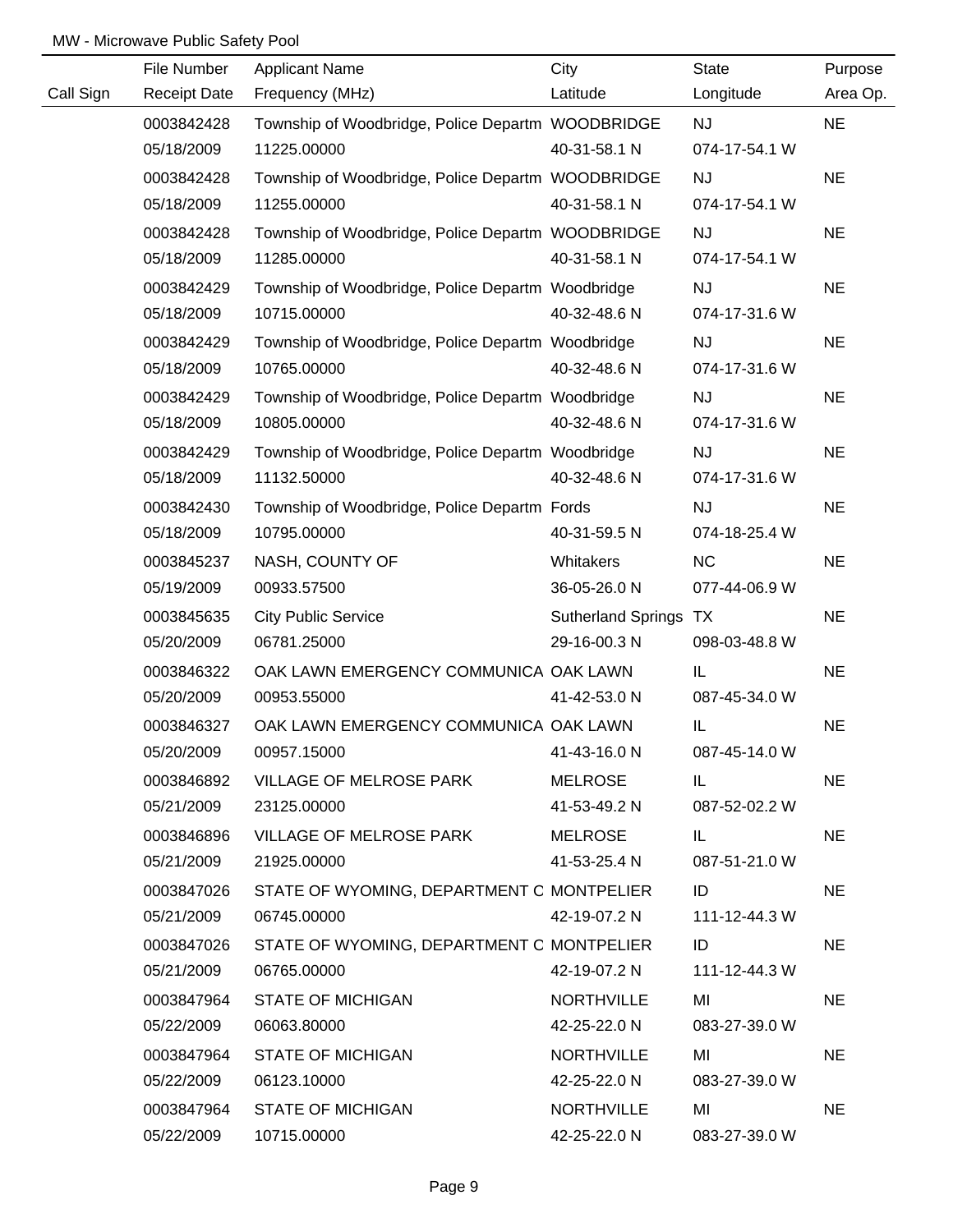|                                          | File Number                                                                                    | <b>Applicant Name</b>                                 | City              | <b>State</b>  | Purpose                             |
|------------------------------------------|------------------------------------------------------------------------------------------------|-------------------------------------------------------|-------------------|---------------|-------------------------------------|
| Call Sign                                | <b>Receipt Date</b>                                                                            | Frequency (MHz)                                       | Latitude          | Longitude     | Area Op.                            |
|                                          | 0003847964                                                                                     | <b>STATE OF MICHIGAN</b>                              | <b>NORTHVILLE</b> | MI            | <b>NE</b>                           |
|                                          | 05/22/2009                                                                                     | 10795.00000                                           | 42-25-22.0 N      | 083-27-39.0 W |                                     |
|                                          | 0003848234                                                                                     | Regional Transportation Commission of S Las Vegas     |                   | <b>NV</b>     | <b>NE</b>                           |
|                                          | 05/22/2009                                                                                     | 11365.00000                                           | 36-04-11.9 N      | 115-12-15.2 W |                                     |
|                                          | 0003848235                                                                                     | Regional Transportation Commission of S Las Vegas     |                   | <b>NV</b>     | <b>NE</b>                           |
|                                          | 05/22/2009                                                                                     | 10755.00000                                           | 36-12-10.0 N      | 115-11-56.0 W |                                     |
|                                          | 0003848235                                                                                     | Regional Transportation Commission of S Las Vegas     |                   | <b>NV</b>     | <b>NE</b>                           |
|                                          | 05/22/2009                                                                                     | 10875.00000                                           | 36-12-10.0 N      | 115-11-56.0 W |                                     |
|                                          | 0003848236                                                                                     | Regional Transportation Commission of S Las Vegas     |                   | <b>NV</b>     | <b>NE</b>                           |
|                                          | 05/22/2009                                                                                     | 11245.00000                                           | 36-10-20.3 N      | 115-08-06.7 W |                                     |
| WNEZ498                                  | 0003841911<br>05/18/2009                                                                       | NORTH CAROLINA, STATE OF                              |                   |               | <b>RO</b>                           |
|                                          | 0003842059                                                                                     | San Diego, County of                                  |                   |               | <b>RO</b>                           |
| WPOV211                                  | 05/18/2009                                                                                     |                                                       |                   |               |                                     |
|                                          | 0003842164                                                                                     | SOUTH ISLAND PUBLIC SERVICE DIST                      |                   |               | <b>RO</b>                           |
| WPOT481                                  | 05/18/2009                                                                                     |                                                       |                   |               |                                     |
|                                          | 0003843955                                                                                     | Sacramento Municipal Utility District                 |                   |               | <b>RO</b>                           |
| WNTL817                                  | 05/19/2009                                                                                     |                                                       |                   |               |                                     |
|                                          | 0003843958                                                                                     | Sacramento Municipal Utility District                 |                   |               | <b>RO</b>                           |
| WQU78                                    | 05/19/2009                                                                                     |                                                       |                   |               |                                     |
|                                          | 0003843959                                                                                     | Sacramento Municipal Utility District                 |                   |               | <b>RO</b>                           |
| WQU79                                    | 05/19/2009                                                                                     |                                                       |                   |               |                                     |
|                                          | 0003843961                                                                                     | Sacramento Municipal Utility District                 |                   |               | <b>RO</b>                           |
| WQU86                                    | 05/19/2009                                                                                     |                                                       |                   |               |                                     |
|                                          | 0003843962                                                                                     | Sacramento Municipal Utility District                 |                   |               | <b>RO</b>                           |
| WQU88                                    | 05/19/2009                                                                                     |                                                       |                   |               |                                     |
|                                          | 0003843963                                                                                     | Sacramento Municipal Utility District                 |                   |               | <b>RO</b>                           |
| KNB <sub>28</sub>                        | 05/19/2009                                                                                     |                                                       |                   |               |                                     |
|                                          | 0003844048                                                                                     | FRESNO, CITY OF                                       |                   |               | <b>RO</b>                           |
| WPJB254                                  | 05/19/2009                                                                                     |                                                       |                   |               |                                     |
|                                          | 0003844114                                                                                     | FRESNO, CITY OF                                       |                   |               | <b>RO</b>                           |
|                                          |                                                                                                |                                                       |                   |               |                                     |
|                                          |                                                                                                |                                                       |                   |               |                                     |
|                                          |                                                                                                |                                                       |                   |               |                                     |
|                                          |                                                                                                |                                                       |                   |               |                                     |
|                                          |                                                                                                |                                                       |                   |               |                                     |
|                                          |                                                                                                |                                                       |                   |               |                                     |
| WPJB255<br>WPJD960<br>WPJD961<br>WPOT733 | 05/19/2009<br>0003844126<br>05/19/2009<br>0003844176<br>05/19/2009<br>0003844181<br>05/19/2009 | FRESNO, CITY OF<br>FRESNO, CITY OF<br>FRESNO, CITY OF |                   |               | <b>RO</b><br><b>RO</b><br><b>RO</b> |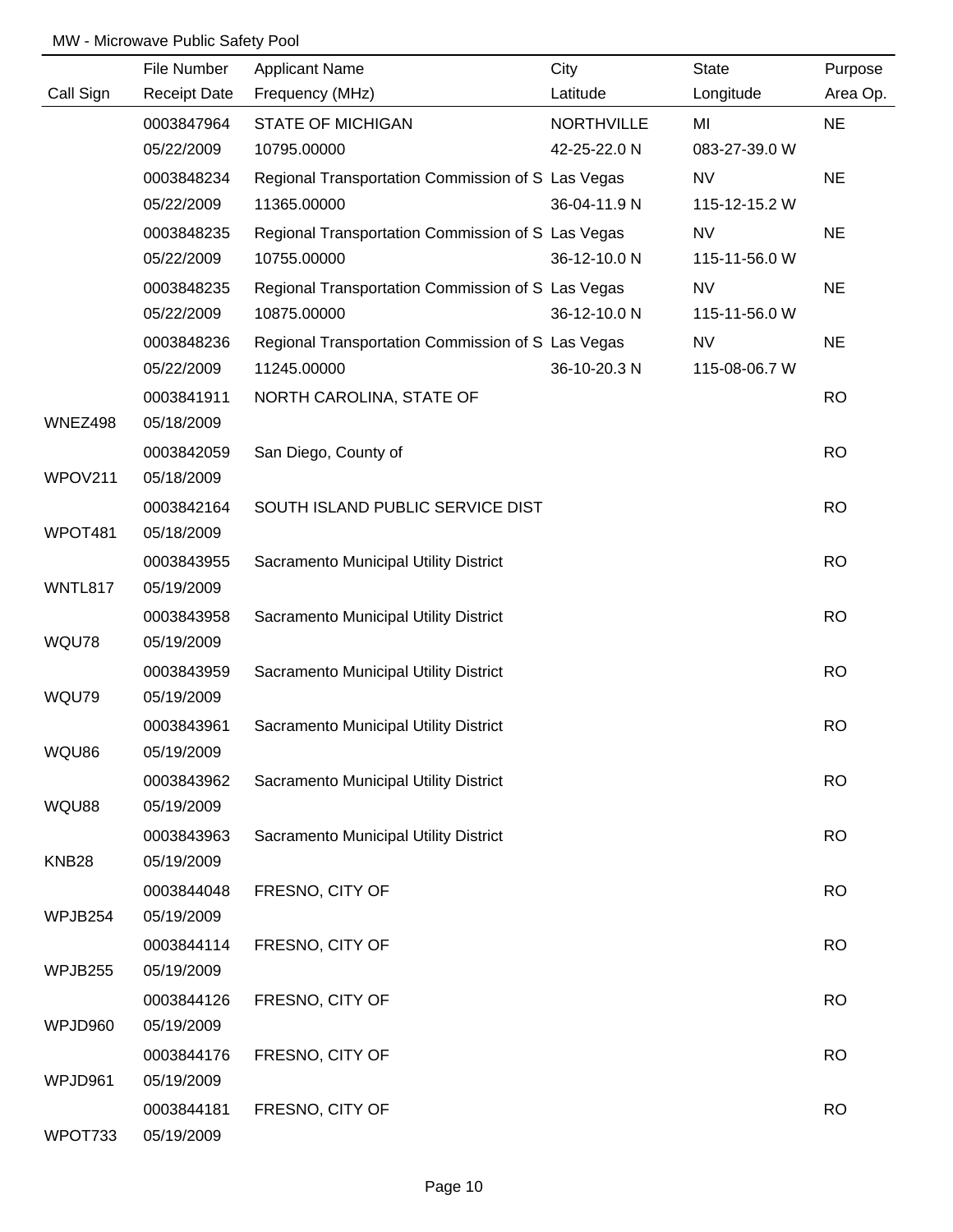|                     | File Number         | <b>Applicant Name</b>               | City     | State     | Purpose   |
|---------------------|---------------------|-------------------------------------|----------|-----------|-----------|
| Call Sign           | <b>Receipt Date</b> | Frequency (MHz)                     | Latitude | Longitude | Area Op.  |
|                     | 0003844607          | CUMBERLAND, COUNTY OF               |          |           | <b>RO</b> |
| WNTM277             | 05/19/2009          |                                     |          |           |           |
|                     | 0003844629          | CUMBERLAND, COUNTY OF               |          |           | <b>RO</b> |
| <b>WNTV928</b>      | 05/19/2009          |                                     |          |           |           |
|                     | 0003845711          | <b>BROWARD COUNTY COMMISSION</b>    |          |           | <b>RO</b> |
| WPOU803             | 05/20/2009          |                                     |          |           |           |
|                     | 0003846480          | <b>WASHINGTON STATE UNIVERSITY</b>  |          |           | <b>RO</b> |
| WNET311             | 05/20/2009          |                                     |          |           |           |
|                     | 0003846667          | North Carolina State Highway Patrol |          |           | <b>RO</b> |
| <b>WIA540</b>       | 05/21/2009          |                                     |          |           |           |
|                     | 0003846668          | NORTH CAROLINA, STATE OF            |          |           | <b>RO</b> |
| <b>WIA541</b>       | 05/21/2009          |                                     |          |           |           |
|                     | 0003847109          | MASSACHUSETTS PORT AUTHORITY        |          |           | <b>RO</b> |
| WPOU259             | 05/21/2009          |                                     |          |           |           |
|                     | 0003847122          | MASSACHUSETTS PORT AUTHORITY        |          |           | <b>RO</b> |
| WPOU393             | 05/21/2009          |                                     |          |           |           |
|                     | 0003847140          | FALLON, COUNTY OF                   |          |           | <b>RO</b> |
| WPOT826             | 05/21/2009          |                                     |          |           |           |
|                     | 0003847387          | WARREN, COUNTY OF                   |          |           | <b>RO</b> |
| WPOU888             | 05/21/2009          |                                     |          |           |           |
|                     | 0003847398          | FALLON, COUNTY OF                   |          |           | <b>RO</b> |
| WPOT827             | 05/21/2009          |                                     |          |           |           |
|                     | 0003847407          | <b>WASHINGTON STATE UNIVERSITY</b>  |          |           | <b>RO</b> |
| WNEH257             | 05/21/2009          |                                     |          |           |           |
|                     | 0003847410          | <b>WASHINGTON STATE UNIVERSITY</b>  |          |           | <b>RO</b> |
| WNEH <sub>250</sub> | 05/21/2009          |                                     |          |           |           |
|                     | 0003847489          | <b>WASHINGTON STATE UNIVERSITY</b>  |          |           | <b>RO</b> |
| WNEH <sub>252</sub> | 05/21/2009          |                                     |          |           |           |
|                     | 0003847499          | <b>WASHINGTON STATE UNIVERSITY</b>  |          |           | <b>RO</b> |
| WNEH <sub>248</sub> | 05/21/2009          |                                     |          |           |           |
|                     | 0003847928          | SAVANNAH, CITY OF                   |          |           | <b>RO</b> |
| WPOU229             | 05/22/2009          |                                     |          |           |           |